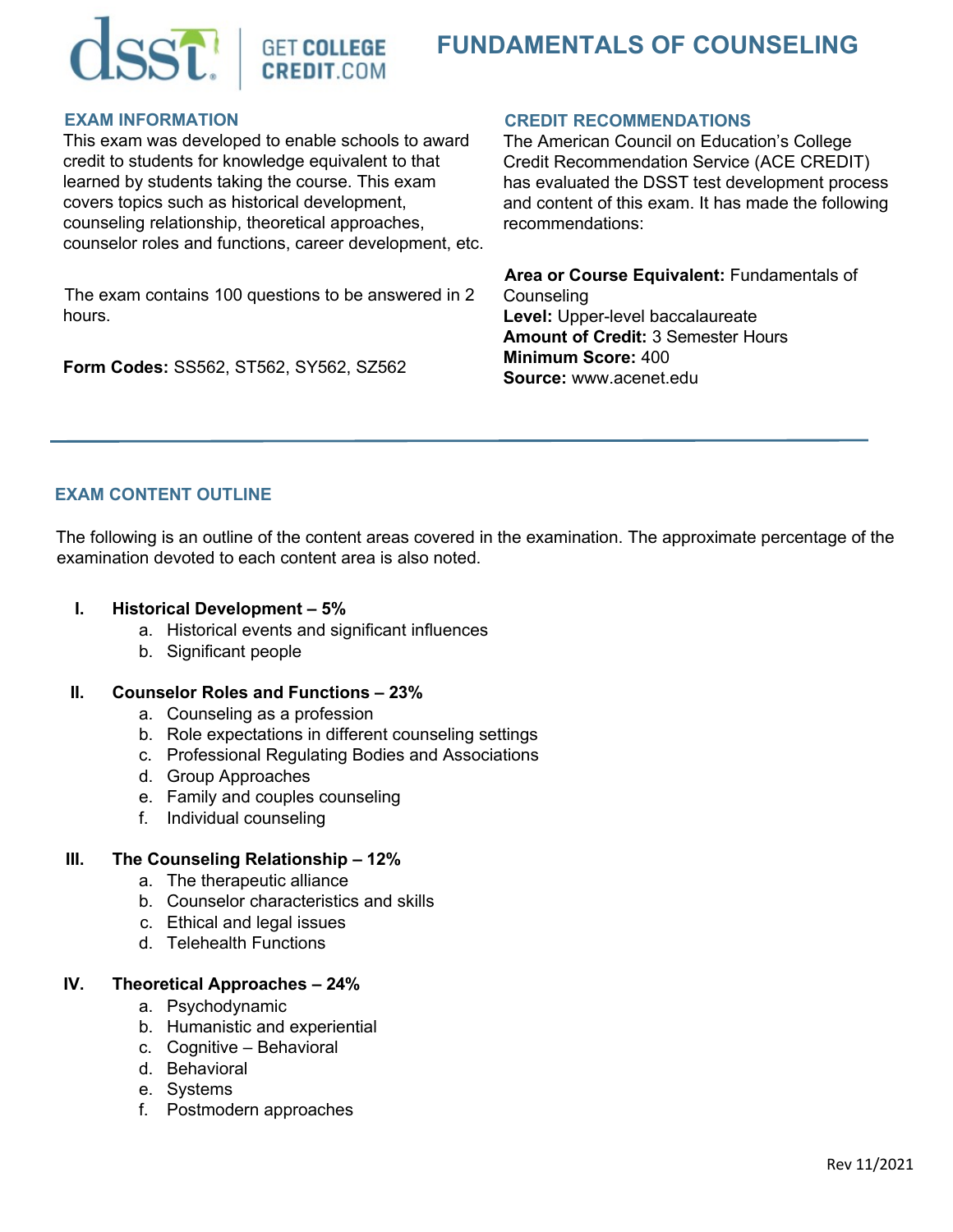# **V. Social and Cultural Foundations – 12%**

- a. Multicultural Issues (e.g. religion, race, ability, gender and gender identity, sexual orientation, ethnicity, socioeconomics, spiritual, non traditional approaches, immigrants/refugees
- b. Discrimination issues (e.g. gender and gender identity, age, sexual orientation, disability, AIDs, managed care etc.)
- c. Societal Concerns (e.g. substance abuse, physical and sexual abuse, stress, violence, racism, service related trauma etc.)

# **VI. Career Development – 6%**

- a. Theories
- b. Decision making models
- c. Career information resources

# **VII. Human Growth and Development – 8%**

- a. Infant and Child development
- b. Adolescent development
- c. Adult development and ageing

# **VIII. Assessment and Appraisal Techniques – 10%**

- a. Testing and measurement
- b. Types of assessment

## **REFERENCES**

Below is a list of reference publications that were either used as a reference to create the exam, or were used as textbooks in college courses of the same or similar title at the time the test was developed. You may reference either the current edition of these titles or textbooks currently used at a local college or university for the same class title. It is recommended that you reference more than one textbook on the topics outlined in this fact sheet.

You should begin by checking textbook content against the content outline provided before selecting textbooks that cover the test content from which to study.

Sources for study material are suggested but not limited to the following:

- 1. Corey, Gerald. (2017) *Theory and Practice of Counseling and Psychotherapy*, 10<sup>th</sup> Edition, Cengage **Learning**
- 2. Samuel T. Gladding. (2018). Counseling: A Comprehensive Profession. 8th Edition. Pearson
- 3. T. Erford (2018) Orientation to the Counseling Profession. 3rd Edition Pearson

## **SAMPLE QUESTIONS**

All test questions are in a multiple-choice format, with one correct answer and three incorrect options. The following are samples of the types of questions that may appear on the exam.

- 1. Historically, guidance and counseling services were first concerned with
	- a. Educational placement
	- b. Test appraisal
	- c. Personal concerns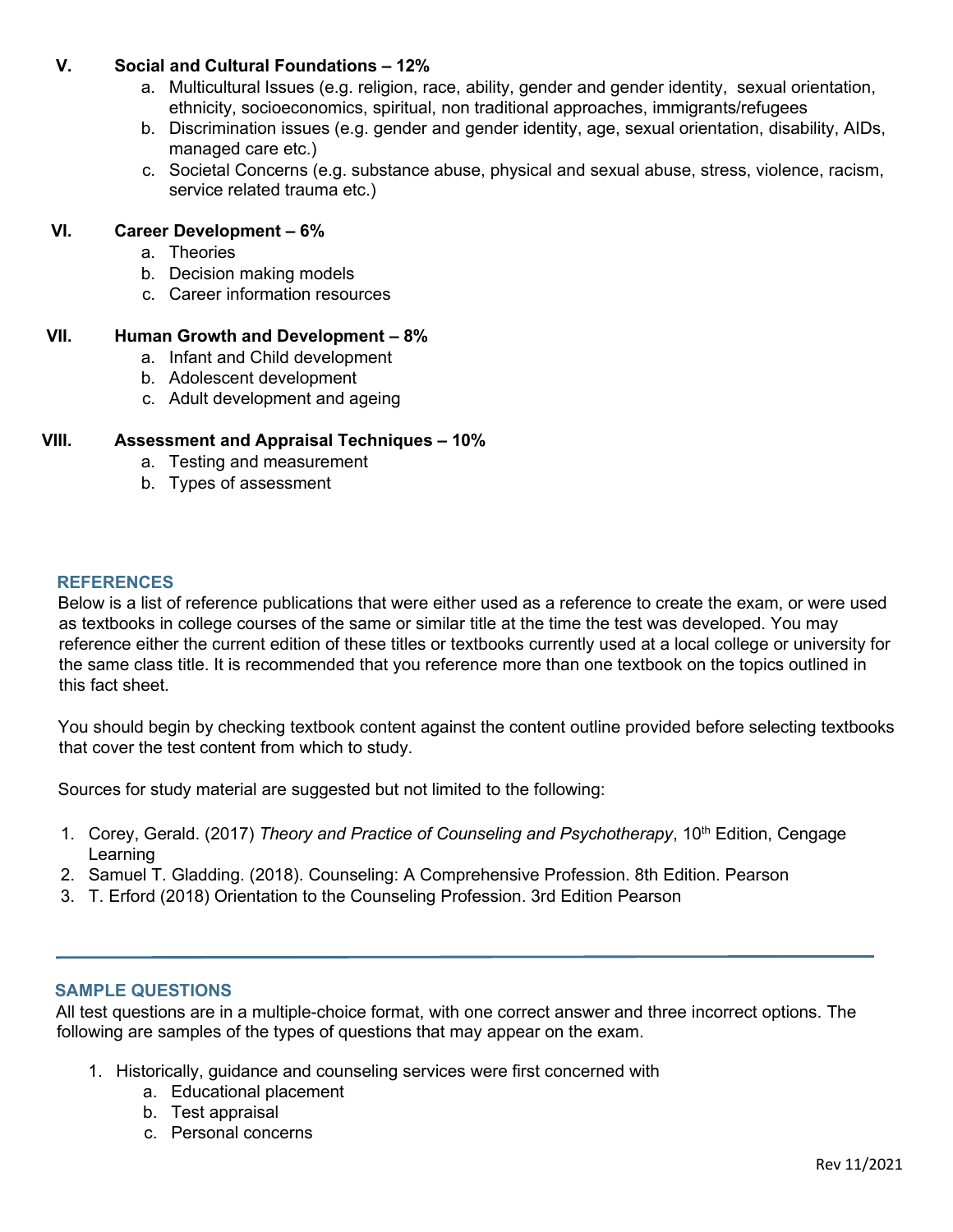- d. Vocational placement
- 2. Counseling effectiveness is primarily based on the
	- a. Relationship between client and counselor
	- b. Similarity in ages between client and counselor
	- c. Counselor's self-understanding
	- d. Counselor's understanding of human development
- 3. A primary function of a counselor in the initial stages of assisting a client in career planning is to encourage
	- a. Continuing education
	- b. Selecting a specific occupation
	- c. Seeking the highest possible professional level
	- d. Exploring a wide range of occupations
- 4. Research shows that a counselor can be most effective when providing services for a client who is a member of a minority group if the counselor
	- a. is both knowledgeable and responsive to cultural differences
	- b. Is a member of the client's minority group
	- c. Has lived with the client's minority group for a period of time
	- d. Has had cross-cultural training
- 5. A basic assumption of the client-centered counseling theory is that
	- a. The counselor should assume a directive role
	- b. The counselor should assume a passive role
	- c. Every client possesses potential for growth
	- d. Every client behavior has a distinct psychological purpose
- 6. The concept of reinforcement is most often associated with
	- a. Client-centered counseling
	- b. Behavioral counseling
	- c. Psychoanalytical counseling
	- d. Gestalt counseling
- 7. Most adolescents seek social acceptance and recognition through contact with
	- a. Other adolescents
	- b. Teachers
	- c. Parents
	- d. Young adults
- 8. Test reliability is best defined as
	- a. The consistency of measurements obtained
	- b. The estimate of the size of the test score error
	- c. The test measuring what it is designed to measure
	- d. A comparative score to which an individual's test performance can be related